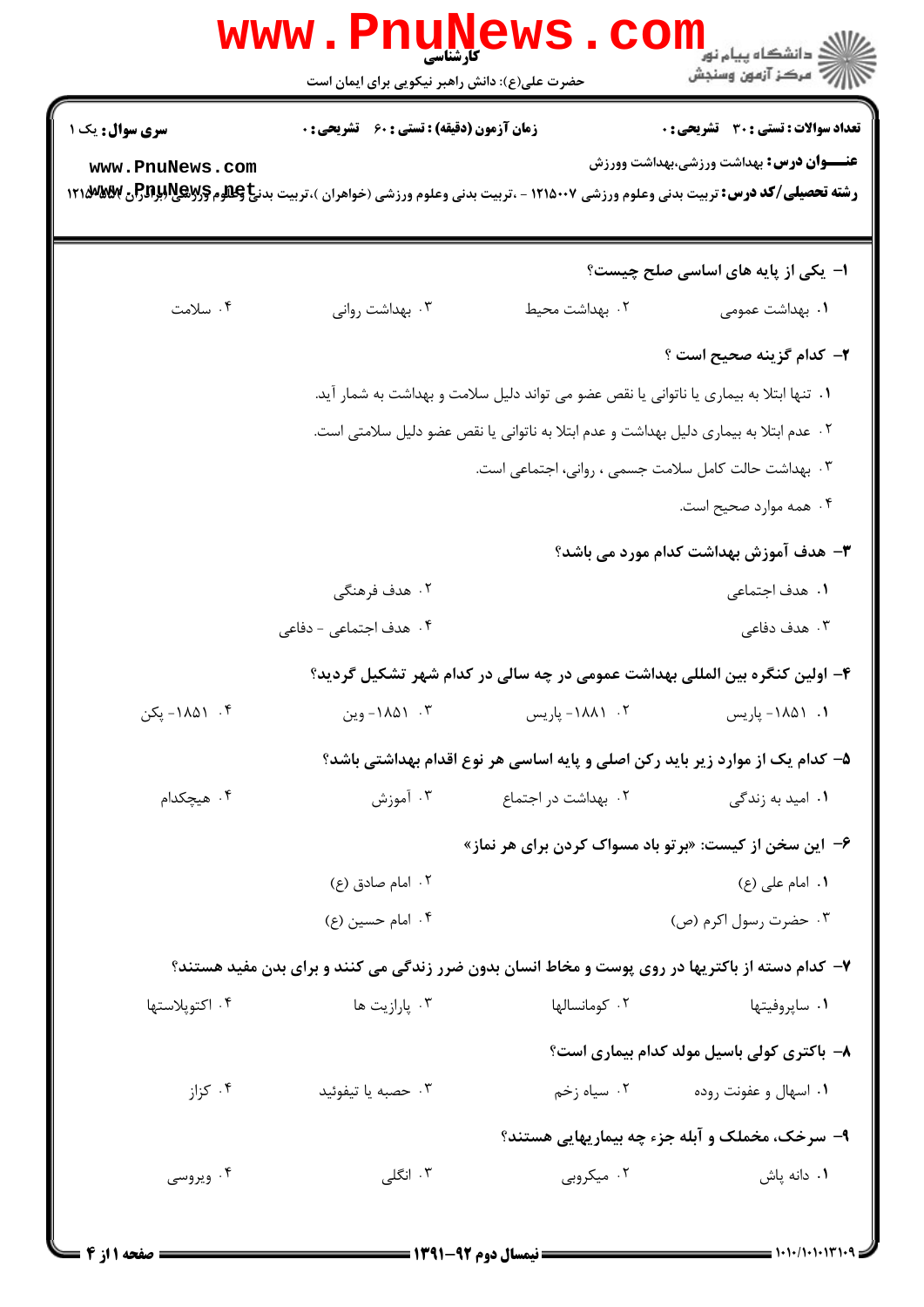| <b>www.PnuNews</b><br>الاد دانشگاه پيام نور<br>الاس مرکز آزمون وسنجش |                                                                                                                                                  |                                    |                                                                              |  |  |  |
|----------------------------------------------------------------------|--------------------------------------------------------------------------------------------------------------------------------------------------|------------------------------------|------------------------------------------------------------------------------|--|--|--|
|                                                                      | حضرت علی(ع): دانش راهبر نیکویی برای ایمان است                                                                                                    |                                    |                                                                              |  |  |  |
| <b>سری سوال : ۱ یک</b>                                               | <b>زمان آزمون (دقیقه) : تستی : 60 ٪ تشریحی : 0</b>                                                                                               |                                    | <b>تعداد سوالات : تستی : 30 ٪ تشریحی : 0</b>                                 |  |  |  |
| www.PnuNews.com                                                      | <b>رشته تحصیلی/کد درس:</b> تربیت بدنی وعلوم ورزشی ۱۲۱۵۰۰۷ - ،تربیت بدنی وعلوم ورزشی (خواهران )،تربیت بدن <b>خ کِللوم RE وRE وRE وRE</b> و ۱۲۱۵۰۷ |                                    | <b>عنـــوان درس:</b> بهداشت ورزشی،بهداشت وورزش                               |  |  |  |
|                                                                      |                                                                                                                                                  |                                    | ۱۰– ایزولمان یعنی چه؟                                                        |  |  |  |
|                                                                      | ۰۲ معدوم کردن عوامل بیماری زا                                                                                                                    |                                    | ٠١ ضدعفوني كردن لوازم از طريق حرارت است.                                     |  |  |  |
|                                                                      | ۰۴ از بین بردن کامل میکروبها در یک محیط                                                                                                          | ۰۳ جدا و دور کردن بیماری از دیگران |                                                                              |  |  |  |
|                                                                      |                                                                                                                                                  |                                    | 1۱- مناسب ترین روش برای ضدعفونی کردن البسه و ملحفه و ظروف بیمار چیست؟        |  |  |  |
|                                                                      | ۰۲ سترون سازي                                                                                                                                    |                                    | ۰۱ جوشاندن                                                                   |  |  |  |
|                                                                      | ۰۴ گندزدایی                                                                                                                                      |                                    | ۰۳ ضدعفونی کردن با الکل                                                      |  |  |  |
|                                                                      |                                                                                                                                                  |                                    | 1۲- کدام یک از بیماریهای زیر جزء بیماریهای ویروسی است؟                       |  |  |  |
|                                                                      | ۰۲ سرخک                                                                                                                                          |                                    | ۱. وبا                                                                       |  |  |  |
|                                                                      | ۰۴ روماتیسم حاد مفصلی                                                                                                                            |                                    | ۰۳ ديفتري                                                                    |  |  |  |
|                                                                      |                                                                                                                                                  |                                    | ۱۳- نخستین نشانه ای که در بیماری کزاز ظاهر می شود کدام است؟                  |  |  |  |
| ۰۴ ورم حنجره                                                         | ۰۳ کبودی                                                                                                                                         | ۰۲ تریسموس                         | ٠١ تورم استخوان                                                              |  |  |  |
|                                                                      |                                                                                                                                                  |                                    | <b>۱۴</b> - میکروب سل از چه راهی وارد بدن می شود؟                            |  |  |  |
| ۰۴ هر سه مورد                                                        | ۰۳ گوارش                                                                                                                                         | ۰۲ خراش و زخم                      | ٠١ تنفس                                                                      |  |  |  |
|                                                                      |                                                                                                                                                  |                                    | ا- دوره کمون یا اولیه هیاتیت $\mathrm{B}$ چند روز است؟ $\sim$                |  |  |  |
| $Y - Y - Y$ سال                                                      | ۰۳ $\uparrow$ -۴ ماه                                                                                                                             | $59,10-19.7$                       | $1 - 7 - 7$ ماه                                                              |  |  |  |
|                                                                      |                                                                                                                                                  |                                    | ۱۶- کدام گزینه نادرست است؟                                                   |  |  |  |
|                                                                      | ۰۲ راه سرایت هپاتیت A ازغذا و آب آلوده است. $\,$                                                                                                 |                                    | ۰۱ هپاتیت A درکودکان شایعتر است.                                             |  |  |  |
|                                                                      | ۰۴ مهمترین عارضه هپاتیت نوع B سرطان ریه است. $\cdot$                                                                                             |                                    | ۰۳ هپاتیت نوع B عفونی است و منشأ خونی دارد.                                  |  |  |  |
|                                                                      |                                                                                                                                                  |                                    | ۱۷– از شایع ترین بیماریها در زمینه اختلال در سوخت و ساز بدن کدام بیماری است؟ |  |  |  |
| ۰۴ تالاسمى                                                           | ۰۳ دیابت                                                                                                                                         | ۰۲ گريپ                            | ۰۱ ایدز                                                                      |  |  |  |
|                                                                      |                                                                                                                                                  |                                    |                                                                              |  |  |  |
|                                                                      |                                                                                                                                                  |                                    |                                                                              |  |  |  |
|                                                                      |                                                                                                                                                  |                                    |                                                                              |  |  |  |
|                                                                      |                                                                                                                                                  |                                    |                                                                              |  |  |  |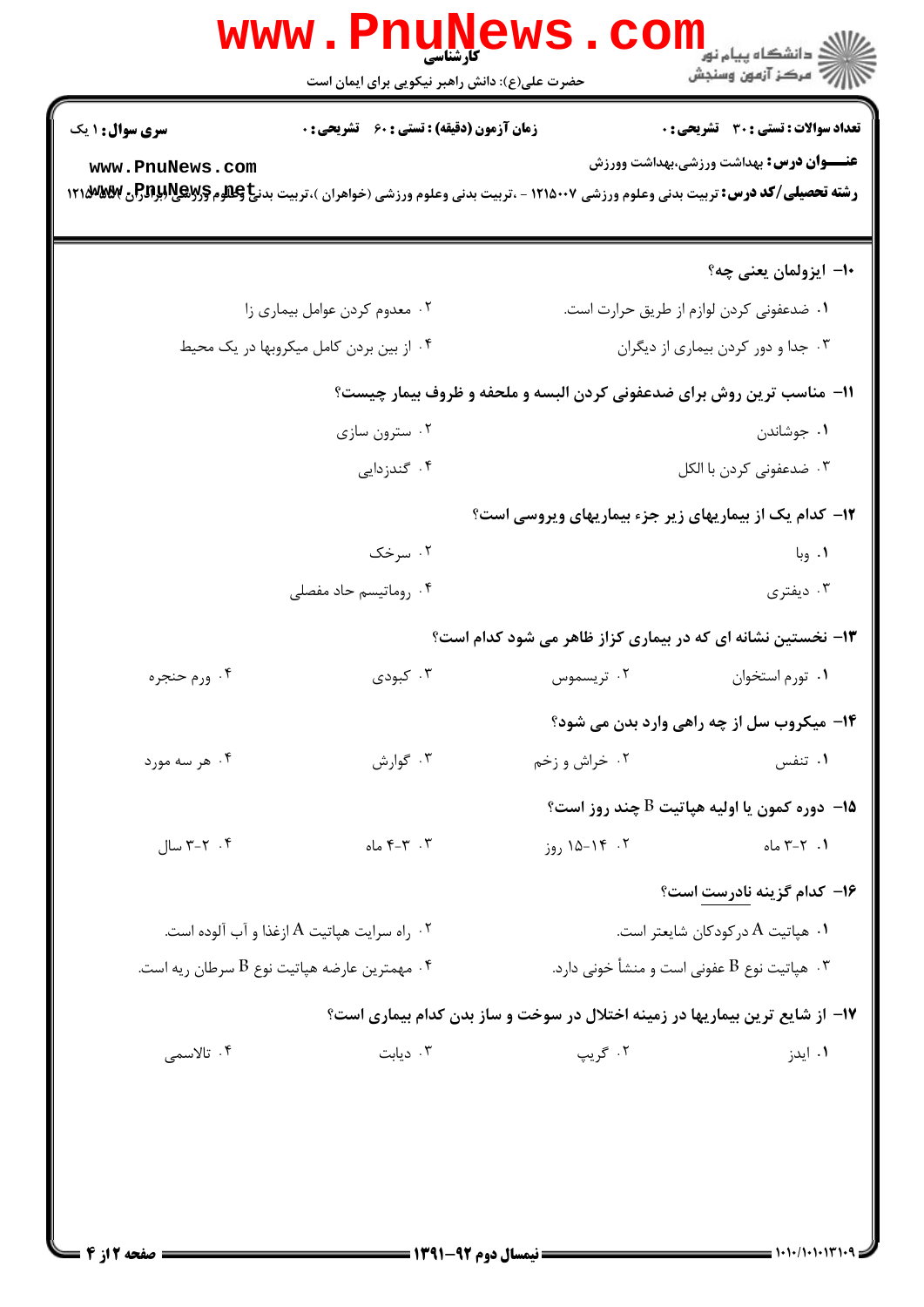| www.PnuNews                                         |                                                                                                                                                                                                                                           |                                                                                |                                                                                      |  |  |
|-----------------------------------------------------|-------------------------------------------------------------------------------------------------------------------------------------------------------------------------------------------------------------------------------------------|--------------------------------------------------------------------------------|--------------------------------------------------------------------------------------|--|--|
|                                                     | حضرت علی(ع): دانش راهبر نیکویی برای ایمان است                                                                                                                                                                                             |                                                                                | اري دانشگاه پيام نور<br>ار دانشگاه پيام نور<br> ار = مرکز آزمون وسنجش                |  |  |
| <b>سری سوال : ۱ یک</b>                              | <b>زمان آزمون (دقیقه) : تستی : 60 ٪ تشریحی : 0</b>                                                                                                                                                                                        |                                                                                | تعداد سوالات : تستى : 30 - تشريحي : 0                                                |  |  |
| www.PnuNews.com                                     | <b>رشته تحصیلی/کد درس:</b> تربیت بدنی وعلوم ورزشی ۱۲۱۵۰۰۷ - ،تربیت بدنی وعلوم ورزشی (خواهران )،تربیت بدن <b>خ کِطلوم گِرگِللوگِلِFAR درس: تربیت ب</b> هگُلُلاهِگِلِگُلُوگُلُلُوگُلُلُوگُلُلُوگُلُلُوگُلُلُوگُلُلُوگُلُلُوگُلُلُوگُلُلُوگُ |                                                                                | <b>عنـــوان درس:</b> بهداشت ورزشی،بهداشت وورزش                                       |  |  |
|                                                     |                                                                                                                                                                                                                                           |                                                                                | <b>۱۸</b> - کدام گزینه در مورد بیماری قند ۱و۲ صحیح می باشد؟                          |  |  |
|                                                     |                                                                                                                                                                                                                                           | ۰۱ نوع اول در افراد بالای ۳۰ سال و نوع دوم در کودکان مشاهده می شود.            |                                                                                      |  |  |
|                                                     |                                                                                                                                                                                                                                           | ۰۲ در نوع اول علائم بیماری تدریجی ولی در نوع دوم ناگهانی است.                  |                                                                                      |  |  |
|                                                     |                                                                                                                                                                                                                                           | ۰۳ نوع دوم در نوجوانان وافراد بالای ۴۰ سال مشاهده می شود.                      |                                                                                      |  |  |
|                                                     |                                                                                                                                                                                                                                           | ۰۴ نوع اول در کودکان و نوجوانان و نوع دوم در افراد بالای ۴۰ سال مشاهده می شود. |                                                                                      |  |  |
|                                                     |                                                                                                                                                                                                                                           |                                                                                | ۱۹- ماده آلی استخوان چه نام دارد و بیشتر درصد مواد معدنی استخوان کدام است؟           |  |  |
|                                                     | ٢. استئوبلاست- فسفات كلسيم                                                                                                                                                                                                                |                                                                                | ٠١ اوسيئن- فسفات منيزيم                                                              |  |  |
|                                                     | ۰۴ اوسئين - فلوريد كلسيم                                                                                                                                                                                                                  |                                                                                | ۰۳ اوسئين- فسفات كلسيم                                                               |  |  |
|                                                     |                                                                                                                                                                                                                                           |                                                                                | <b>۲۰</b> - تکامل و نمو استخوانها در چه سالی به پایان می رسد؟                        |  |  |
| ۰۴ تا میانسالی                                      | ۰۳ سالگی                                                                                                                                                                                                                                  | ۰۲ ۱۸ سالگی                                                                    | ۰۱ پایان بلوغ                                                                        |  |  |
|                                                     |                                                                                                                                                                                                                                           |                                                                                | <b>۲۱</b> – اصطلاح راشی تیسم در بالغین کدام گزینه می باشد؟                           |  |  |
| ۰۴ اوسئين                                           | ۰۳ استئوبلاست                                                                                                                                                                                                                             |                                                                                | ۰۱ استئومالاسی سیست ۲۰ استئوپروز                                                     |  |  |
|                                                     |                                                                                                                                                                                                                                           |                                                                                | <b>۲۲</b> - عارضه غیر التهابی مفصلهای متحرک چه نام دارد؟                             |  |  |
| ۰۴ اسپاسم                                           | ۰۳ کنتراکتور                                                                                                                                                                                                                              | ۰۲ آرتریت                                                                      | ۰۱ آرتروز                                                                            |  |  |
|                                                     | <b>33</b> - كدام عارضه به علت نرسیدن خون كافی به عضله و سفت شدن سرخرگی قلب می باشد؟                                                                                                                                                       |                                                                                |                                                                                      |  |  |
| ۰۴ تصلب شرائين                                      | ۰۳ سکته قلبی                                                                                                                                                                                                                              | ۰۲ انفارکتوس                                                                   | ۰۱ آنژین صدری                                                                        |  |  |
|                                                     |                                                                                                                                                                                                                                           |                                                                                | ۲۴- کدام یک از موارد زیر باعث می شود که سوخت چربی در بدن بهتر صورت گیرد؟             |  |  |
|                                                     | ۰۲ ویتامینها                                                                                                                                                                                                                              |                                                                                | ۰۱ قندها                                                                             |  |  |
|                                                     | ۰۴ کربوهیدرات و ویتامین                                                                                                                                                                                                                   |                                                                                | ۰۳ پروتئين ها                                                                        |  |  |
|                                                     |                                                                                                                                                                                                                                           |                                                                                | ۲۵– مقدار انرژی مورد نیاز تقریبی روزانه برای خانمها با فعالیت معمولی کدام گزینه است؟ |  |  |
| $1\Lambda \cdot \cdot -1\Delta \cdot \cdot \cdot$ . | $\Upsilon\Upsilon\cdot\cdot-\Upsilon\Lambda\cdot\cdot\cdot\Upsilon$                                                                                                                                                                       | $Y \cdot \cdot \cdot - Y \Delta \cdot \cdot \cdot Y$                           | $Y_0 \cdots Y_1 \cdots$                                                              |  |  |
|                                                     |                                                                                                                                                                                                                                           |                                                                                | ۲۶- توتون و حشیش جزو کدامیک از ترکیبات اعتیادآور می باشند؟                           |  |  |
| ۰۴ مواد خواب آور                                    | ۰۳ مواد مخدر                                                                                                                                                                                                                              | ٠٢ مسكنها                                                                      | ۰۱ محرکهای روانی                                                                     |  |  |
|                                                     |                                                                                                                                                                                                                                           |                                                                                |                                                                                      |  |  |